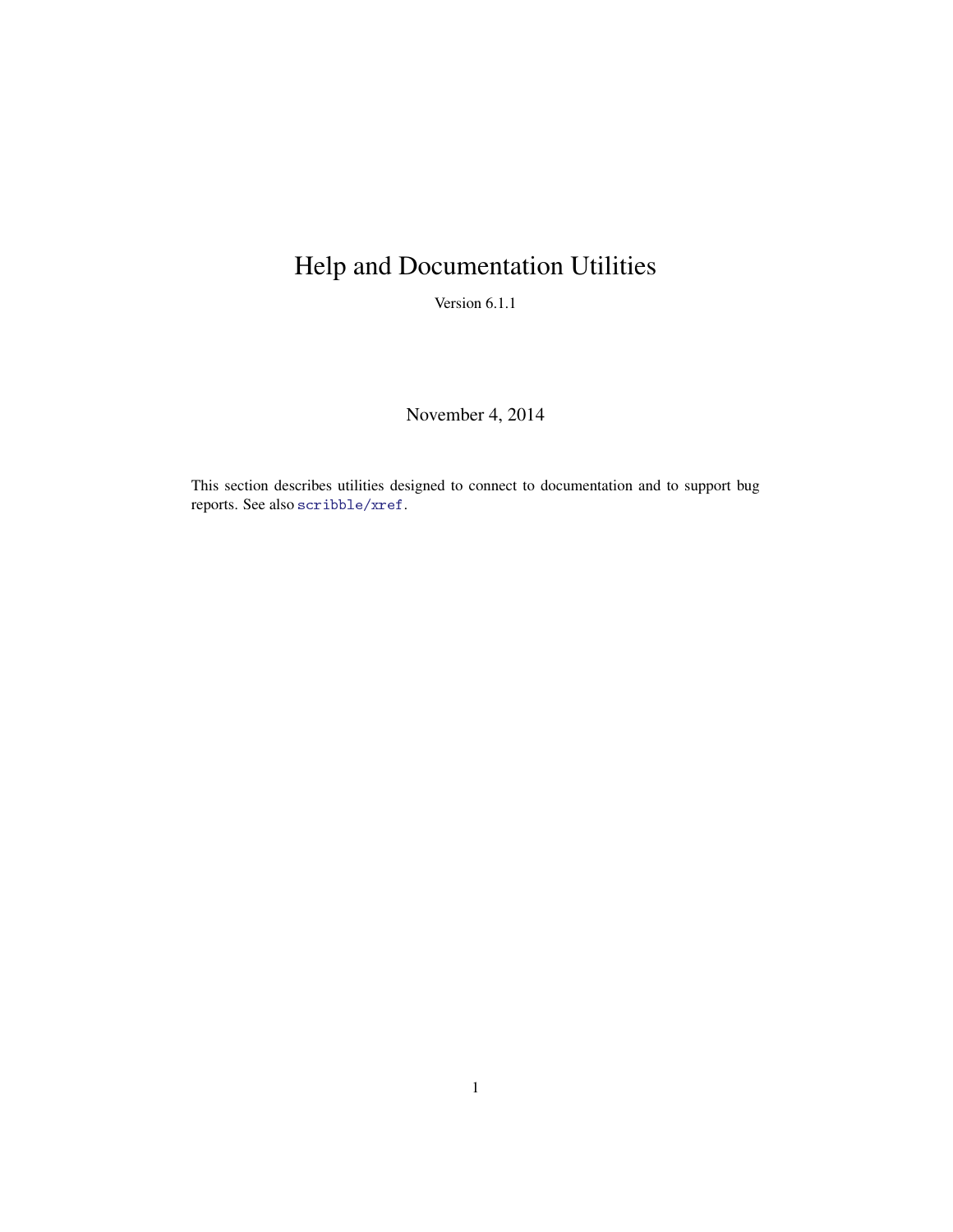## 1 Searching in the Documentation

```
(require help/search) package: scribble-lib
(send-main-page [#:sub sub
                 #:notify notify
                 #:fragment fragment
                 #:query query]) \rightarrow any
  sub : path-string? = "index.html"
 notify : (\rightarrow (\text{or}/\text{c path? string?)} void) = void
  fragment : (or/c #f string?) = #f
  query : (or/c #f string?) = #f
```
Visits the documentation file sub in the user's browser.

When get-doc-open-url returns #f, send-main-page builds a URL that points into the main collection documentation or into the user-specific documentation, depending on the sub argument. Once it finds the path, send-main-page passes the path to notify. The fragment and query arguments are passed to send-url/file, along with the URL.

When get-doc-open-url returns a URL string, send-main-page appends sub to the URL and passes it to notify. It then appends fragment and query to the URL and passes it on to send-url.

Changed in version 6.0.1.6 of package scribble-lib: Added get-doc-open-url support.

```
(perform-search str [context]) \rightarrow void?
  str : string?
  context :
string?
      (or/c #f
                 (list/c string? string?))
                                           = #f
```
Searches for str in the documentation. The context argument supplies a context for the search or, if it is two strings, a context for the search and a label for that context.